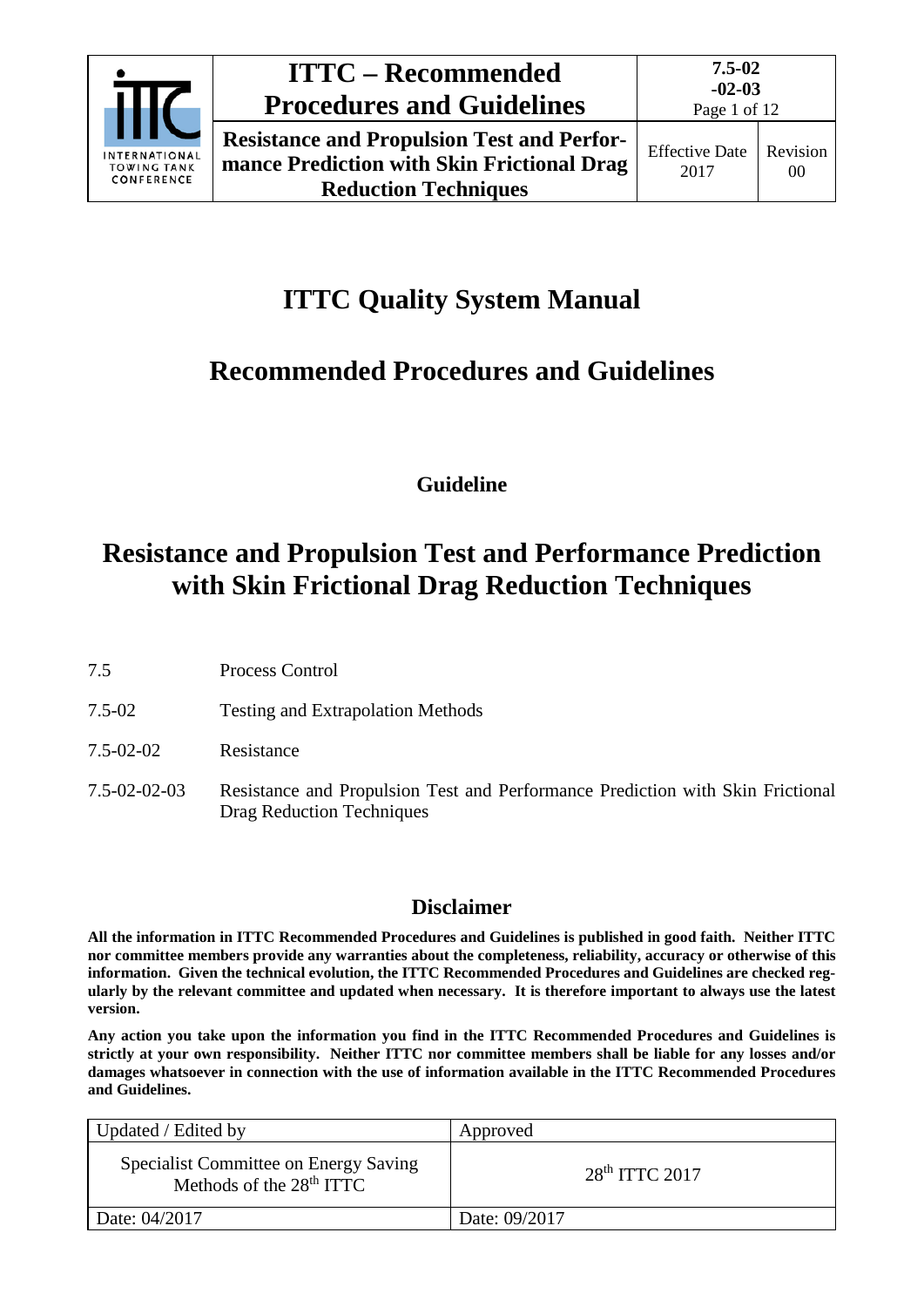

**Resistance and Propulsion Test and Performance Prediction with Skin Frictional Drag Reduction Techniques**

## **Table of Contents**

| 1.               |               | <b>PURPOSE OF THE GUIDELINE3</b>           |  |  |
|------------------|---------------|--------------------------------------------|--|--|
| 2.               |               |                                            |  |  |
|                  | 2.1           | Data Reduction Equations3                  |  |  |
|                  | $2.2^{\circ}$ | Definition of Variables 3                  |  |  |
| 3.               |               | <b>BASIC REMARKS:</b>                      |  |  |
|                  |               | <b>CATEGORIZATION OF SKIN</b>              |  |  |
|                  |               | <b>FRICTIONAL DRAG REDUCTION</b>           |  |  |
|                  |               |                                            |  |  |
| $\overline{4}$ . |               | <b>DESCRIPTION OF PROCEDURE:</b>           |  |  |
|                  |               | <b>RESISTANCE TEST FOR</b>                 |  |  |
|                  |               | <b>INHOMOGENEOUS TECHNIQUES 5</b>          |  |  |
|                  | 4.1           |                                            |  |  |
|                  |               | 4.1.1                                      |  |  |
|                  |               | 4.1.2                                      |  |  |
|                  |               | 4.1.3                                      |  |  |
|                  | 4.2           | Measurement Systems5                       |  |  |
|                  | 4.3           |                                            |  |  |
|                  | 4.4           |                                            |  |  |
|                  | $4.5^{\circ}$ | <b>Test Procedure and Data Acquisition</b> |  |  |
|                  |               |                                            |  |  |
|                  |               |                                            |  |  |
|                  | 4.6           | Data Reduction and Analysis 6              |  |  |
|                  | 4.7           | <b>Geosim Tests for the Extrapolation</b>  |  |  |
|                  |               |                                            |  |  |
|                  | 4.8           | Full Scale Predictions 7                   |  |  |
| 5.               |               | <b>DESCRIPTION OF PROCEDURE:</b>           |  |  |
|                  |               | <b>SKIN FRICTIONAL RESISTANCE</b>          |  |  |

|     |                                 | <b>MEASUREMENT FOR</b>                                               |  |  |  |
|-----|---------------------------------|----------------------------------------------------------------------|--|--|--|
|     | <b>HOMOGENEOUS TECHNIQUES 8</b> |                                                                      |  |  |  |
| 5.1 |                                 |                                                                      |  |  |  |
| 5.2 |                                 |                                                                      |  |  |  |
| 5.3 |                                 | Extrapolation of $\alpha$ for Full Scale  9                          |  |  |  |
| 5.4 |                                 | <b>Full Scale Predictions  10</b>                                    |  |  |  |
| 6.  |                                 | <b>DESCRIPTION OF PROCEDURE:</b>                                     |  |  |  |
|     |                                 | <b>SELF-PROPULSION TEST FOR</b>                                      |  |  |  |
|     |                                 | <b>INHOMOGENEOUS TECHNIQUES</b>                                      |  |  |  |
| 6.1 |                                 | Model and Installation 10                                            |  |  |  |
|     | 6.1.1                           |                                                                      |  |  |  |
|     |                                 |                                                                      |  |  |  |
|     |                                 |                                                                      |  |  |  |
|     |                                 | 6.1.1.2 Propeller/Propulsion Unit Model10                            |  |  |  |
|     | 6.1.2                           |                                                                      |  |  |  |
| 6.2 |                                 | Instrumentation11                                                    |  |  |  |
| 6.3 |                                 |                                                                      |  |  |  |
| 6.4 |                                 | <b>Test Procedure and Data Acquisition</b>                           |  |  |  |
|     |                                 |                                                                      |  |  |  |
|     |                                 |                                                                      |  |  |  |
|     | 6.4.1                           |                                                                      |  |  |  |
|     | 6.4.2                           | Skin Friction Correction Force11                                     |  |  |  |
| 6.5 |                                 | Data Reduction and Analysis 11                                       |  |  |  |
| 6.6 |                                 | <b>Full Scale Predictions11</b>                                      |  |  |  |
|     | 6.6.1                           | <b>Scale Effect Corrections for</b><br>Propeller Characteristics  11 |  |  |  |
|     | 6.6.2                           | Full Scale Wake and Operating                                        |  |  |  |
|     |                                 | Condi-tion of Propeller 11                                           |  |  |  |
| 7.  |                                 |                                                                      |  |  |  |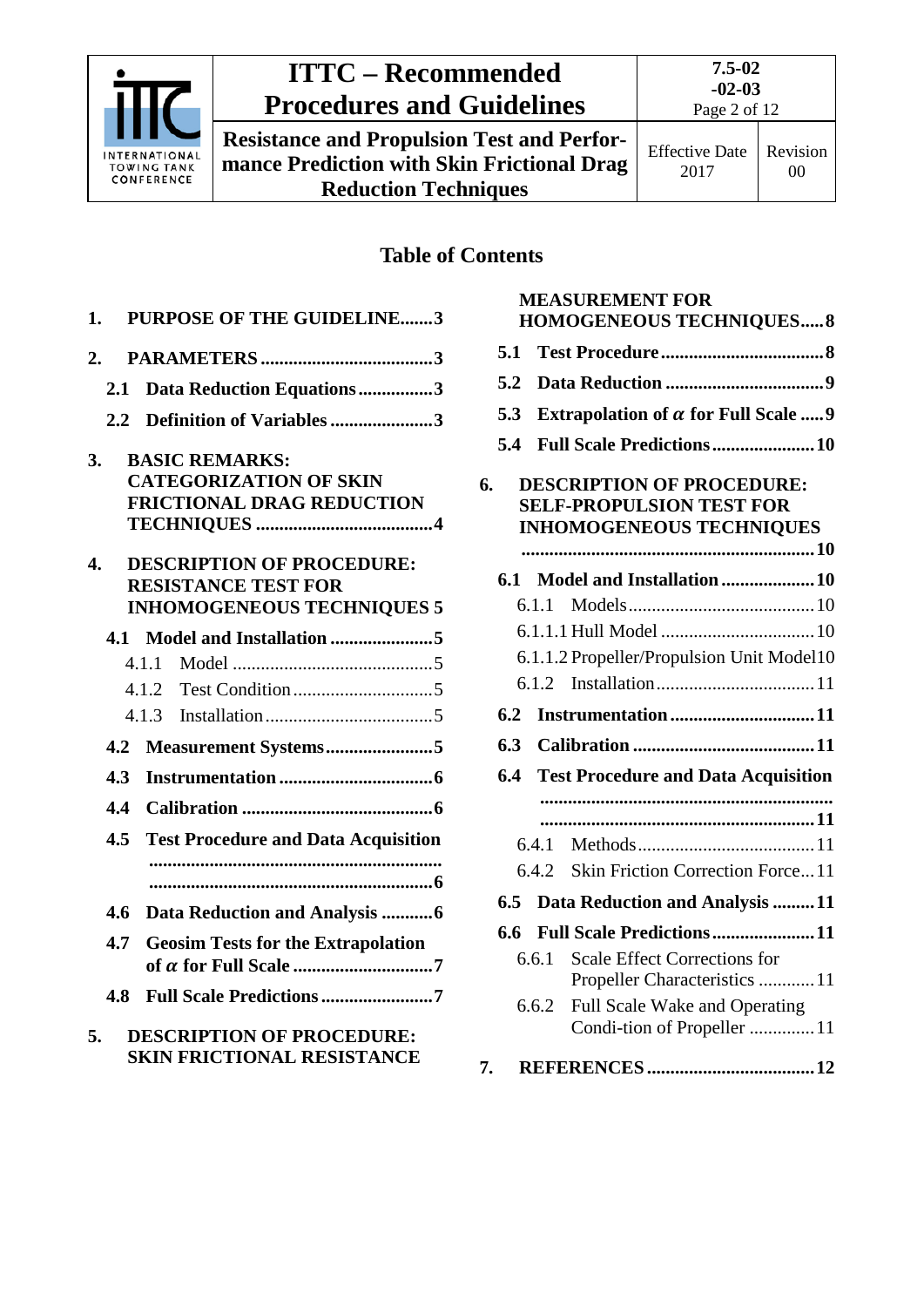

## **Resistance Test and Performance Prediction Method with Skin Frictional Drag Reduction Techniques**

### <span id="page-2-0"></span>**1. PURPOSE OF THE GUIDELINE**

The purpose of the procedure is to complement the existing procedures for the resistance and propulsion model tests when the skin frictional drag reduction techniques are employed in the model test to predict the full scale performance. Such techniques include air lubrication, low frictional coating and hull appendages. The existing resistance and propulsion performance prediction method are not applicable in such cases, because the model-ship extrapolation is based on the skin frictional drag coefficient for the "baseline" surface without skin frictional drag reduction.

### <span id="page-2-2"></span><span id="page-2-1"></span>**2. PARAMETERS**

### **2.1 Data Reduction Equations**

Total resistance coefficient

## 1  $\frac{1}{2} \rho S V^2$

Residual Resistance Coefficient

$$
C_{\rm R}=C_{\rm TM}-C_{\rm FM}(1+k)
$$

Schoenherr Correlation Line (ATTC line)

$$
\frac{0.242}{\sqrt{C_F}} = \log_{10}(ReC_F)
$$

 $Fr = \frac{V}{\sqrt{gL}}$ 

Froude number

Depth Froude number 
$$
Fr_h = \frac{V}{\sqrt{gh}}
$$

Reynolds number  $Re = \frac{VL}{v}$ 

### <span id="page-2-3"></span>**2.2 Definition of Variables**

 $C_A$  Correlation allowance

- $C_{AA}$  Air resistance coefficient<br>  $C_D$  Drag coefficient
- $C_D$  Drag coefficient<br>  $C_F$  Frictional resista
- $C_F$  Frictional resistance coefficient<br>  $C_{FL}$  Local skin friction coefficient
- $C_{\text{FL}}$  Local skin friction coefficient<br> $C_{\text{R}}$  Residual resistance coefficient
- $C_R$  Residual resistance coefficient<br> $C_T$  Total resistance coefficient
- $C_T$  Total resistance coefficient<br>D Propeller diameter (m)
- $D$  Propeller diameter (m)<br> $F<sub>D</sub>$  Skin friction correction
- Skin friction correction in self-propulsion test
- $V_T$  Propeller advance coefficient<br> $K_T$  Thrust coefficient
- Thrust coefficient

$$
g
$$
 Acceleration of gravity (m/s<sup>2</sup>)

- $k$  Form factor<br> $L$  Representati
- Representative length [normally *LWL* for *Fr* and *LOS* for *Re*] (m)
- $R_{\text{T}}$  Total resistance (N)<br>  $Re$  Reynolds number
- Re Reynolds number<br>S Wetted surface are
- S Wetted surface area  $(m^2)$
- $S_{\text{BK}}$  Wetted surface area of bilge keels (m<sup>2</sup>)
- $t$  Thrust deduction factor<br>  $V$  Ship speed (m/s)
- $V$  Ship speed (m/s)<br>w Taylor wake frac
- Taylor wake fraction in general
- $w_T$  Taylor wake fraction, thrust identity<br> $\Delta C_F$  Roughness allowance
- $\Delta C_F$  Roughness allowance<br>  $\eta_D$  Propulsive efficiency
- Propulsive efficiency or quasi-propulsive coefficient
- $\eta_H$  Hull efficiency<br>  $\eta_0$  Propeller open
- $\eta_0$  Propeller open water efficiency<br>
Relative rotative efficiency
- $\eta_R$  Relative rotative efficiency<br>  $\alpha$  Frictional drag reduction fa
- Frictional drag reduction factor
- $\rho$  Water density in general (kg/m<sup>3</sup>)
- $\lambda$  Scale factor<br>  $\nu$  Kinematic v
- $\nu$  Kinematic viscosity (m<sup>2</sup>/s)

Subscript " $M$ " signifies the model scale value.

Subscript "s" signifies the full scale value.

Subscript "BASELINE" signifies the case without skin frictional reduction.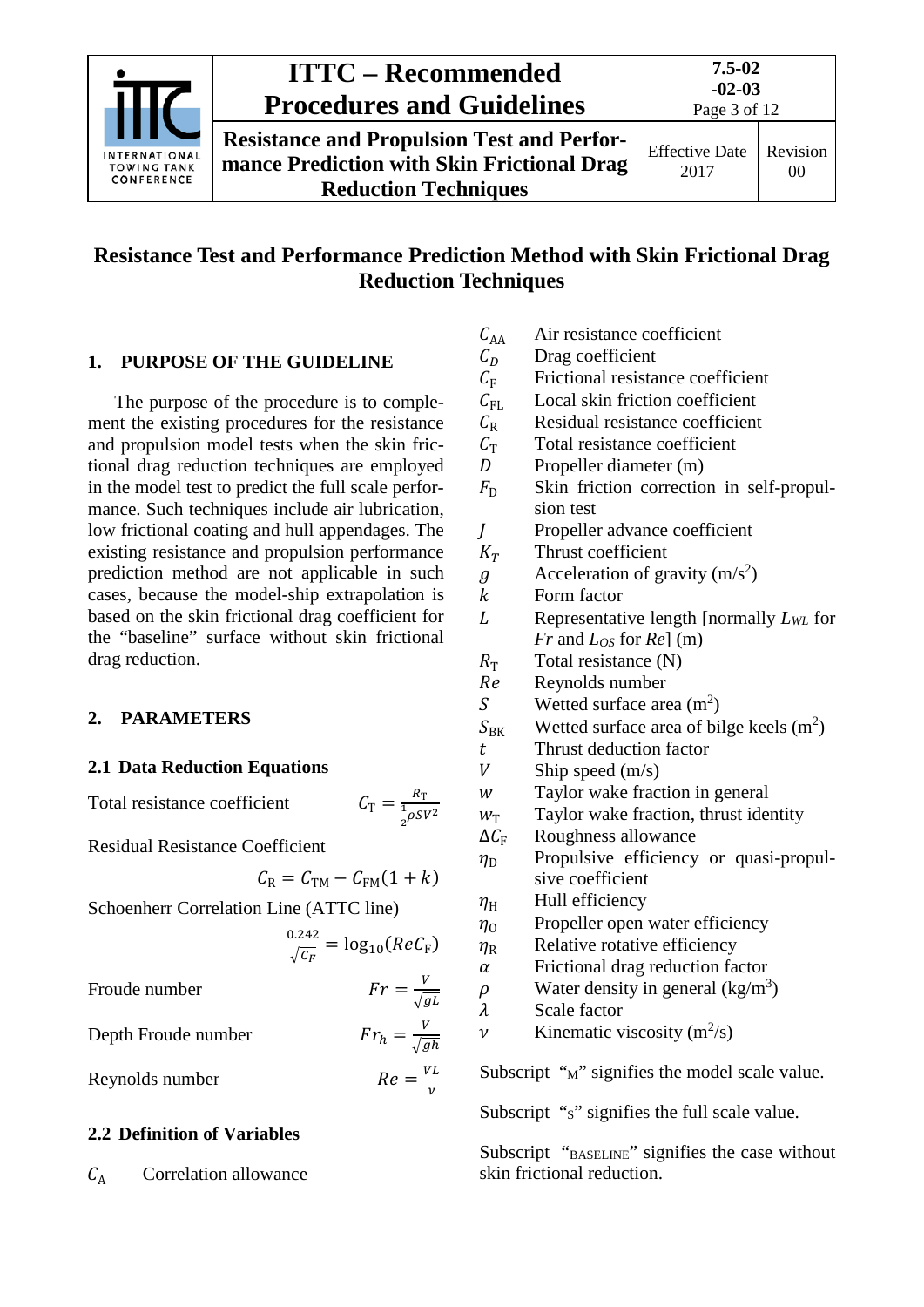

Subscript "smooth" signifies the case with smooth surface.

<span id="page-3-0"></span>Subscript "<sub>SFR</sub>" signifies the case with skin frictional reduction.

### **3. BASIC REMARKS: CATEGORIZA-TION OF SKIN FRICTIONAL DRAG REDUCTION TECHNIQUES**

Skin frictional drag reduction has been noted as an effective way to improve the fuel efficiency of ships. This is because the skin frictional drag is the major resistance component, occupying more than 60% of total resistance for Froude number below 0.15. The most noticeable technique is the air lubrication, where air is injected onto the hull surface to form a bubbly flow or air layer (Jang *et al.* 2014). Application of low frictional anti-fouling coating (Yang *et al.* 2014) could be alternative way to achieve skin frictional drag reduction. Yet another possibility is the surface mounted hull appendage like outer-layer vertical blades array (An *et al.* 2014). Although these techniques vary in the underlying physical mechanism leading to skin friction reduction and the quantitative drag reduction efficiency, they pose a significant common issue performance prediction based on the scaled model test. The extrapolation method in the existing performance prediction procedure is based on the ITTC 57 Model-Ship Correlation Line originated from the ATTC line  $\frac{0.242}{\sqrt{2}}$  $\sqrt{c_F}$  =  $log_{10}(Re \cdot C_F)$ , which is an empirical skin friction correlation for a smooth surface. Therefore, if a certain skin frictional drag reduction technique is employed in a model test, then the skin frictional characteristics of the model will no longer follow the existing Model-Ship Correlation Line, leading to an incorrect performance prediction of full-scale ship. This draft guideline proposes a new scaling method which can be

employed when a skin frictional drag reduction technique is employed in model test.

Depending on the nature of the skin friction techniques, different extrapolation methods need to be employed. In the present guideline, the skin friction techniques are to be divided into two categories; homogeneous and inhomogeneous.

In the homogeneous category, the entire surface characteristics are modified so that the skin frictional drag reduction occurs everywhere. Low frictional coating falls in this category. In this category, the presence of drag reduction mechanism at a particular location is scarcely affected by the local conditions such as pressure gradient, surface curvature, etc. In addition, the skin friction reduction effect can hardly be switchable, so the comparison between model tests with skin friction reduction (hereinafter called as "SFR" test) and without skin friction reduction (hereinafter called as "BASELINE" test) would require two identical models. This is however, impractical in most cases, so the comparison between two states needs to be performed in a canonical flow around simpler geometry, i.e., a total drag measurement of a towed flat plate or a floating-element skin friction measurement in a turbulent boundary layer developing in a circulating water tunnel. The advantage of canonical test is that the "BASE-LINE" test result as well as the "SFR" test result can be compared with the empirical correlation such as the ATTC line  $\frac{0.242}{\sqrt{6}}$  $\frac{\overline{C_{\rm F}}}{\sqrt{c_{\rm F}}} = \log_{10}(Re \cdot C_{\rm F})$ for a smooth surface.

In the inhomogeneous category, the boundary layer is influenced locally and the skin friction effect takes place at a certain locations. Air lubrication, polymer injection and replaceable hull appendage belong to this category. Taking air lubrication for example, the local skin friction greatly varies whether the injected air layer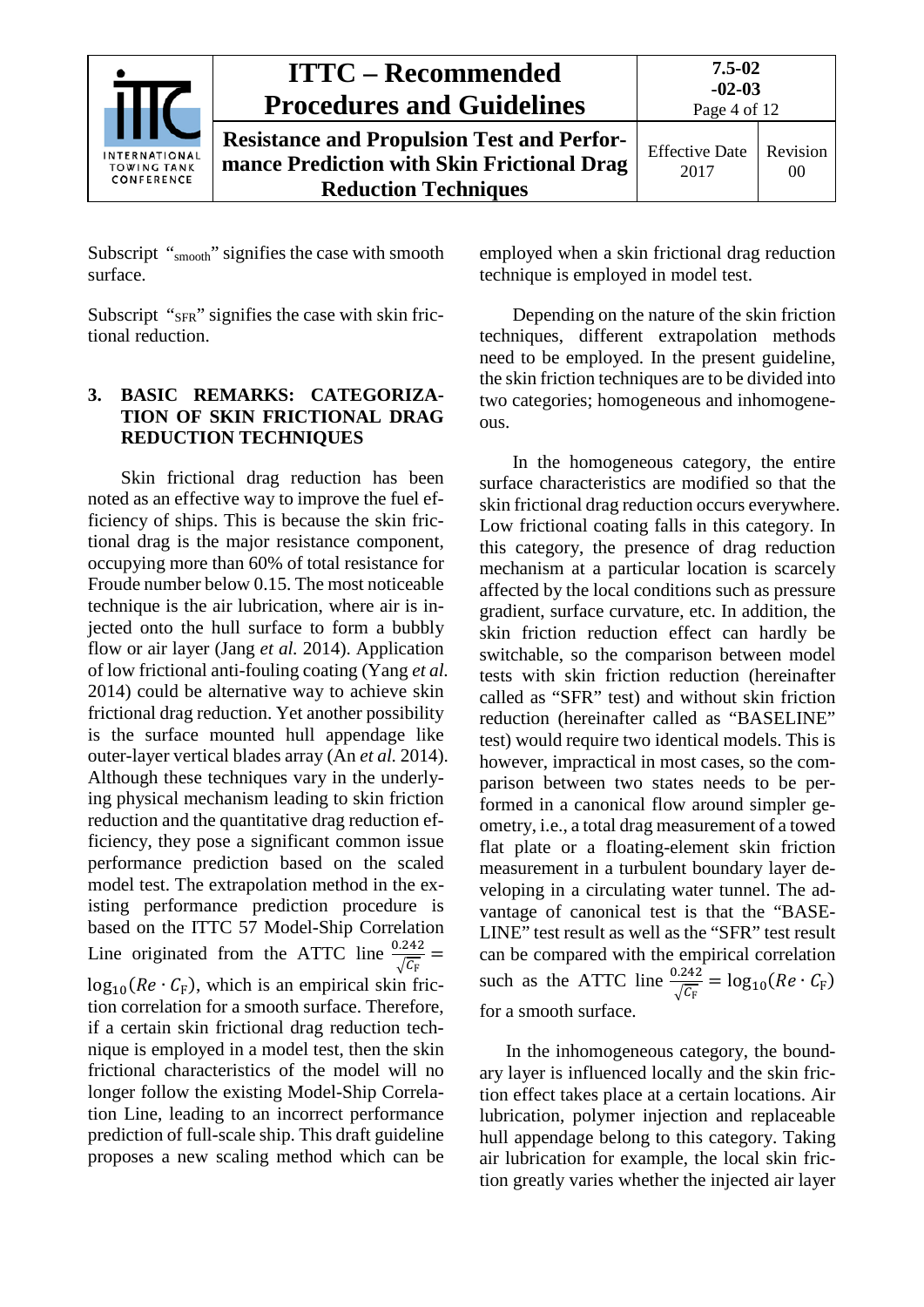|                                                          | <b>ITTC – Recommended</b><br><b>Procedures and Guidelines</b>                                                                  | $7.5 - 02$<br>$-02-03$<br>Page 5 of 12 |                            |
|----------------------------------------------------------|--------------------------------------------------------------------------------------------------------------------------------|----------------------------------------|----------------------------|
| <b>INTERNATIONAL</b><br><b>TOWING TANK</b><br>CONFERENCE | <b>Resistance and Propulsion Test and Perfor-</b><br>mance Prediction with Skin Frictional Drag<br><b>Reduction Techniques</b> | <b>Effective Date</b><br>2017          | Revision<br>0 <sup>0</sup> |

is present or not in the immediate vicinity of the location at question. Since the drag reduction mechanism (presence of injected air/polymer, interaction between appendage and boundary layer) is strongly affected by the local conditions, the drag reduction effect can't be quantified in terms of canonical flow measurement. Also the skin friction reduction effect to can be turned "ON" and "OFF" in this category. Therefore, a single model would suffice for both SFR test and BASELINE test. In this draft guideline, attention is paid to set up a procedure to carry out model test and then to extrapolate to full scale for the inhomogeneous techniques.

### <span id="page-4-0"></span>**4. DESCRIPTION OF PROCEDURE: RE-SISTANCE TEST FOR INHOMOGE-NEOUS TECHNIQUES**

Resistance tests are conducted to provide data from which the resistance of the model hull at any desired speed may be determined. For this purpose, the model resistance and its speed through the water are simultaneously measured. The running attitude of the model i.e. the sinkage fore and aft, or the running trim and sinkage - is usually also measured.

The resistance (or drag) is the horizontal component of the force opposing the steady forward motion of the model hull. The resistance is determined by measuring a towing force.

### <span id="page-4-2"></span><span id="page-4-1"></span>**4.1 Model and Installation**

### 4.1.1 Model

The model should generally follow the ITTC Recommended Procedure 7.5-01-01-01, Ship Models and 7.5-02-02-01, Resistance Test. Model tests with skin frictional drag reduction inherently require comparison between test with skin friction reduction (SFR" test) and without skin friction reduction ("BASELINE" test).

Care must be taken to ensure that the skin frictional reduction apparatus such as air injection hole(s) and hull appendage installation slot(s) have minimal influence on the resistance measured during the BASELINE test. In other words, the hull surface of the model during the BASELINE case should be maintained as smooth as possible, devoid of any noticeable step and discontinuity.

### <span id="page-4-3"></span>4.1.2 Test Condition

Models should be tested in both of the following conditions:

- 1. "BASELINE" test. This is intended to determine the resistance coefficients of the baseline case
- 2. "SFR" test. This test is intended to determine the decrease in resistance coefficients due to the skin friction reduction technique applied.

### <span id="page-4-4"></span>4.1.3 Installation

The model(s) should be run at the correct calculated displacement. For model installation and trimming see ITTC Recommended Procedures 7.5-01-01-01, Ship Models and 7.5-02-02- 01, Resistance Test.

### <span id="page-4-5"></span>**4.2 Measurement Systems**

In case of resistance test, this should comply with the ITTC Recommended Procedure 7.5-02-02-01, Resistance Test.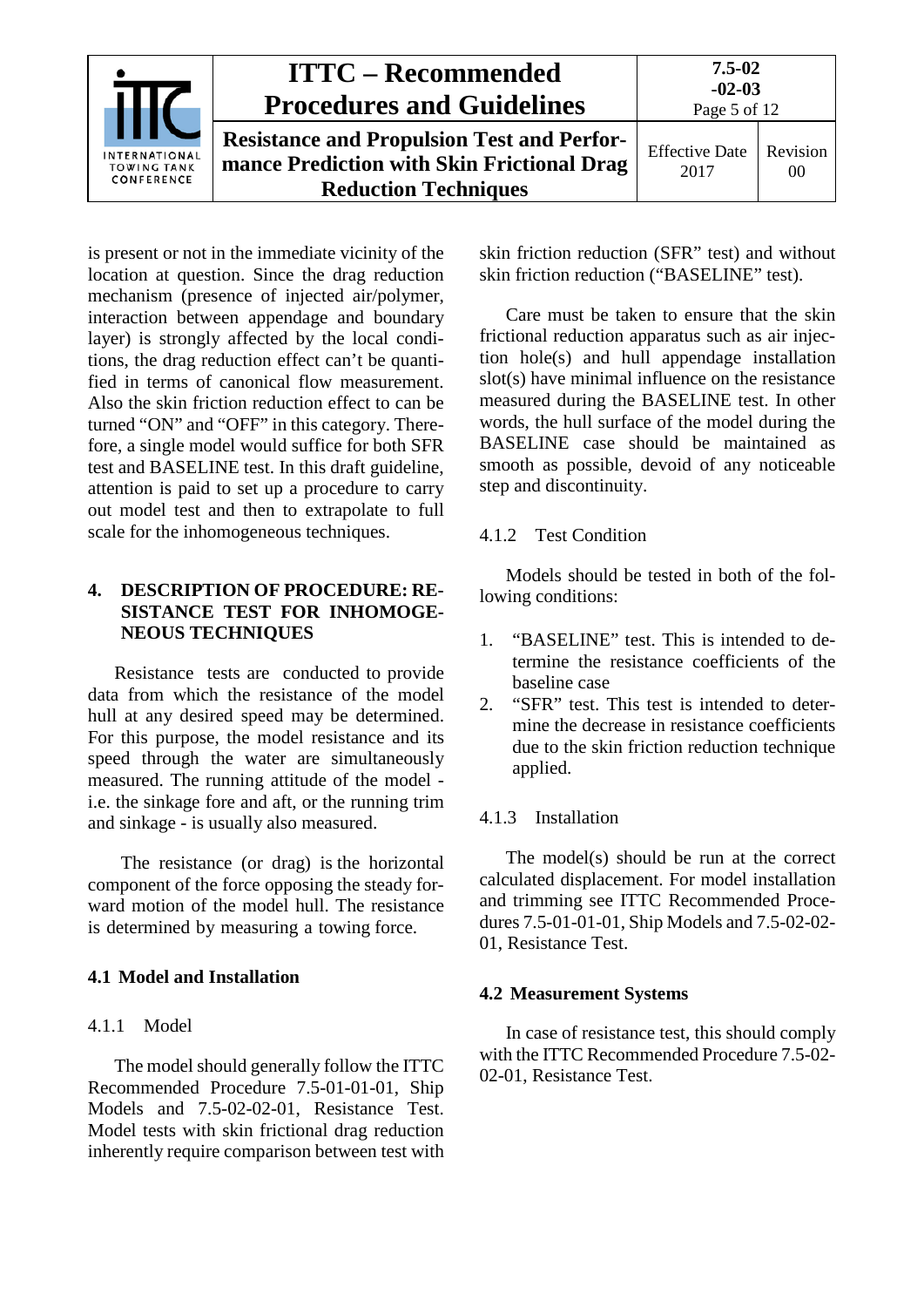

**Resistance and Propulsion Test and Performance Prediction with Skin Frictional Drag Reduction Techniques**

### <span id="page-5-0"></span>**4.3 Instrumentation**

This should comply with the ITTC Recommended Procedure 7.5-02-02-01, Resistance Test.

### <span id="page-5-1"></span>**4.4 Calibration**

This should comply with the ITTC Recommended Procedure 7.5-02-02-01, Resistance Test.

### <span id="page-5-2"></span>**4.5 Test Procedure and Data Acquisition**

This should comply with the ITTC Recommended Procedure 7.5-02-02-01, Resistance Test.

### <span id="page-5-3"></span>**4.6 Data Reduction and Analysis**

The speed, resistance, sinkage and trim and any other continuously recorded quantities of the test should be presented as mean values derived from an integration of the instantane-ous measured values over the same measuring interval (chosen according to the guidelines in section 3.5.1 and 3.5.2 of the ITTC Recommended Procedure 7.5-02-02-01, Resistance Test.), with the appropriately averaged zero measurements subtracted from the average values.

Total resistance and residuary resistance coefficients, together with Froude Number, are calculated for each speed using the data reduction equations given in Section 2.1.

Resistance  $R_{\text{TM,BASELINE}}$  measured in the "BASELINE" resistance tests is expressed in the non-dimensional form

$$
C_{\text{TM,BASELINE}} = \frac{R_{\text{TM,BASELINE}}}{\frac{1}{2}\rho_{\text{M}}S_{\text{M}}V_{\text{M}}^2}
$$

Details regarding the evaluation of  $S_M$  and  $\rho_M$  should be referred to the ITTC Recommended Procedure 7.5-02-02-01, Resistance Test. Similarly, Resistance  $R_{TM, SFR}$  measured in the "SFR" resistance tests is expressed in the non-dimensional form

$$
C_{\text{TM,SFR}} = \frac{R_{\text{TM,SFR}}}{\frac{1}{2}\rho_{\text{M}}S_{\text{M}}V_{\text{M}}^2}
$$

The residuary resistance of the ship is calculated from the 'BASELINE' tests without skin friction reduction assuming the form factor to be independent of scale and speed. The residuary resistance can therefore be calculated as:

$$
C_{R,BASELINE} = C_{TM, BASELINE} - (1 + k)C_{FM, BASELINE}
$$

where  $C_{FM,BASELINE}$  is derived from the ATTC line as follows;

$$
\frac{0.242}{\sqrt{C_{\text{FM,BASELINE}}}} = \log_{10}(Re \ C_{\text{FM,BASELINE}})
$$

The reason why the ATTC line is adopted instead of the ITTC 57 Model-Ship Correlation Line is that the physically meaningful skin frictional characteristics is required to give a correct estimate of the amount of skin friction reduction in the consequent comparison with the SFR test results. It should be kept in mind that the ITTC 57 Model-Ship Correlation Line does not represent the actual skin frictional coefficient especially in low Reynolds numbers.

The form factor is determined from low speed tests as described in Section 3.6.2 of the ITTC Recommended Procedure 7.5-02-02-01, Resistance Test.

The difference between the total resistance coefficients from the "SFR" test and the "BASELINE" test gives the frictional drag re-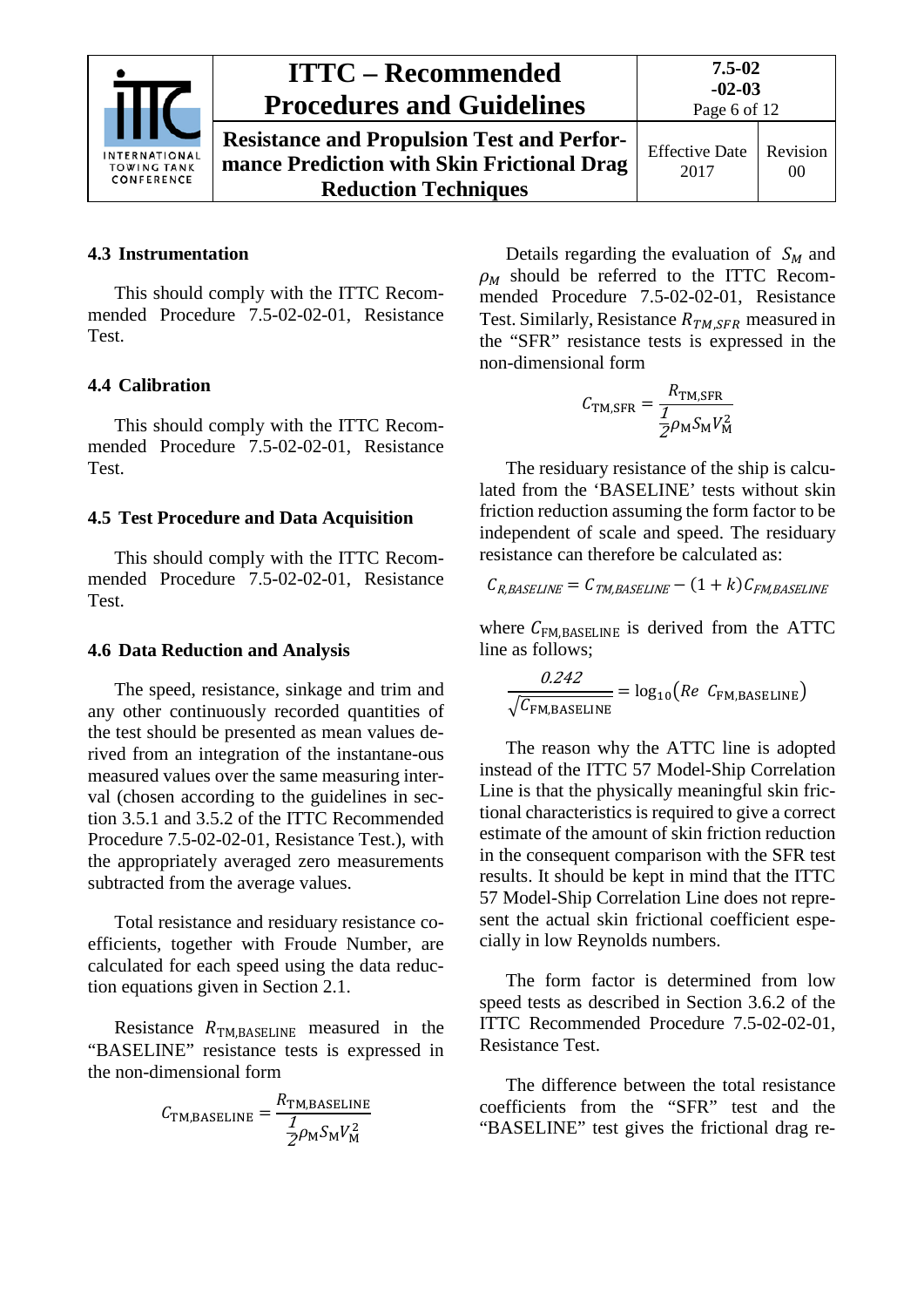

**Resistance and Propulsion Test and Performance Prediction with Skin Frictional Drag Reduction Techniques**

**7.5-02**

duction factor  $\alpha$ , assuming that the residuary resistance is not affected by the reduced skin frictional drag.

$$
C_{R, SFR} = C_{TM, SFR} - (1 + k)C_{FM, SFR}
$$

$$
C_{R, BASELINE} = C_{R, SFR}
$$

 $C_{\text{TM.BASELINE}} - (1 + k)C_{\text{FM.BASELINE}} =$  $= C_{\text{TM,SFR}} - (1 + k)C_{\text{FM,SFR}}$ 

$$
C_{\text{FM,BASELINE}} - C_{\text{FM,SFR}}
$$
  
= 
$$
\frac{C_{\text{TM,BASELINE}} - C_{\text{TM,SFR}}}{1 + k}
$$
  

$$
\alpha \equiv \frac{C_{\text{FM,SFR}}}{C_{\text{FM,BASELINE}}} = 1 - \frac{C_{\text{TM,BASELINE}} - C_{\text{TM,SFR}}}{(1 + k)C_{\text{FM,BASELINE}}}
$$

### <span id="page-6-0"></span>**4.7 Geosim Tests for the Extrapolation of**  $\alpha$ **for Full Scale**

It is reasonable to assume that the frictional drag reduction factor  $\alpha$  depends on the Reynolds number,  $\alpha(Re)$ . In order to predict such dependence, the geosim tests with varying Reynolds number are recommended. Each test should be based on Froude scaling and the respective Reynolds number needs to be spaced at least one order of magnitude. From each test with respective Reynolds number  $Re_{M,i}(i = 1,2,...)$ ,  $\alpha(Re_{\text{M}i})$  is calculated by the process described in the previous section. The dependence of  $\alpha(Re_{M,i})$  on  $Re_{M,i}$  is required to be appropriately analysed to predict the extrapolated value of  $\alpha(Re_s)$  for the full scale.

It is worthwhile to mention that test using multiple models with varying scale factors are very costly process. Even the highest Reynolds number involved in such test might not be close enough to the full scale Reynolds number to avoid scale effect. Considering the practical size limitation in the tank test, the scale factor  $\lambda$ of the largest model is recommended to become smaller than 35. This will have the ratio of Reynolds numbers between the full scale and the model, which is equal to  $\lambda^{3/2}$ , to be less than 200.

### <span id="page-6-1"></span>**4.8 Full Scale Predictions**

The full scale frictional reduction factor  $\alpha(Re<sub>s</sub>)$  obtained from the procedure in the above will satisfy the following relationship;

$$
\alpha(\text{Re}_\text{S}) = \frac{C_{\text{FS, SFR}}}{C_{\text{FS,BASELINE}}}
$$

Thus, the total resistance coefficient of a ship without bilge keels is

$$
C_{\text{TS}} = (1 + k)C_{\text{FS,SFR}} + \Delta C_{\text{F}} + C_{\text{R}} + C_{\text{A}} + C_{\text{AAS}} =
$$

$$
= \alpha (1 + k)C_{\text{FS,BASLINE}} + \Delta C_{\text{F}} + C_{\text{R}} + C_{\text{A}} + C_{\text{AAS}}
$$

where

- $k$  is the form factor determined from the resistance test, see ITTC standard procedure 7.5-02-02-01.
- $C_{FS}$  is the frictional resistance coefficient of the ship according to the ATTC line
- $C_R$  is the residual resistance coefficient calculated from the total and frictional resistance coefficients of the model in the resistance tests:  $C_R = C_{TM} - C_{FM}(1 +$  $k)$

The form factor kand the total resistance coefficient for the model  $C<sub>TM</sub>$  are determined as described in the ITTC standard procedure 7.5- 02-02-01.

The correlation factor for the calculation of the resistance has been separated from the roughness allowance. The roughness allowance  $\Delta C_{\rm F}$  per definition describes the effect of the roughness of the hull on the resistance. The correlation factor  $C_A$  is supposed to allow for all effects not covered by the prediction method, mainly uncertainties of the tests and the prediction method itself and the assumptions made for the prediction method. Both correlation factors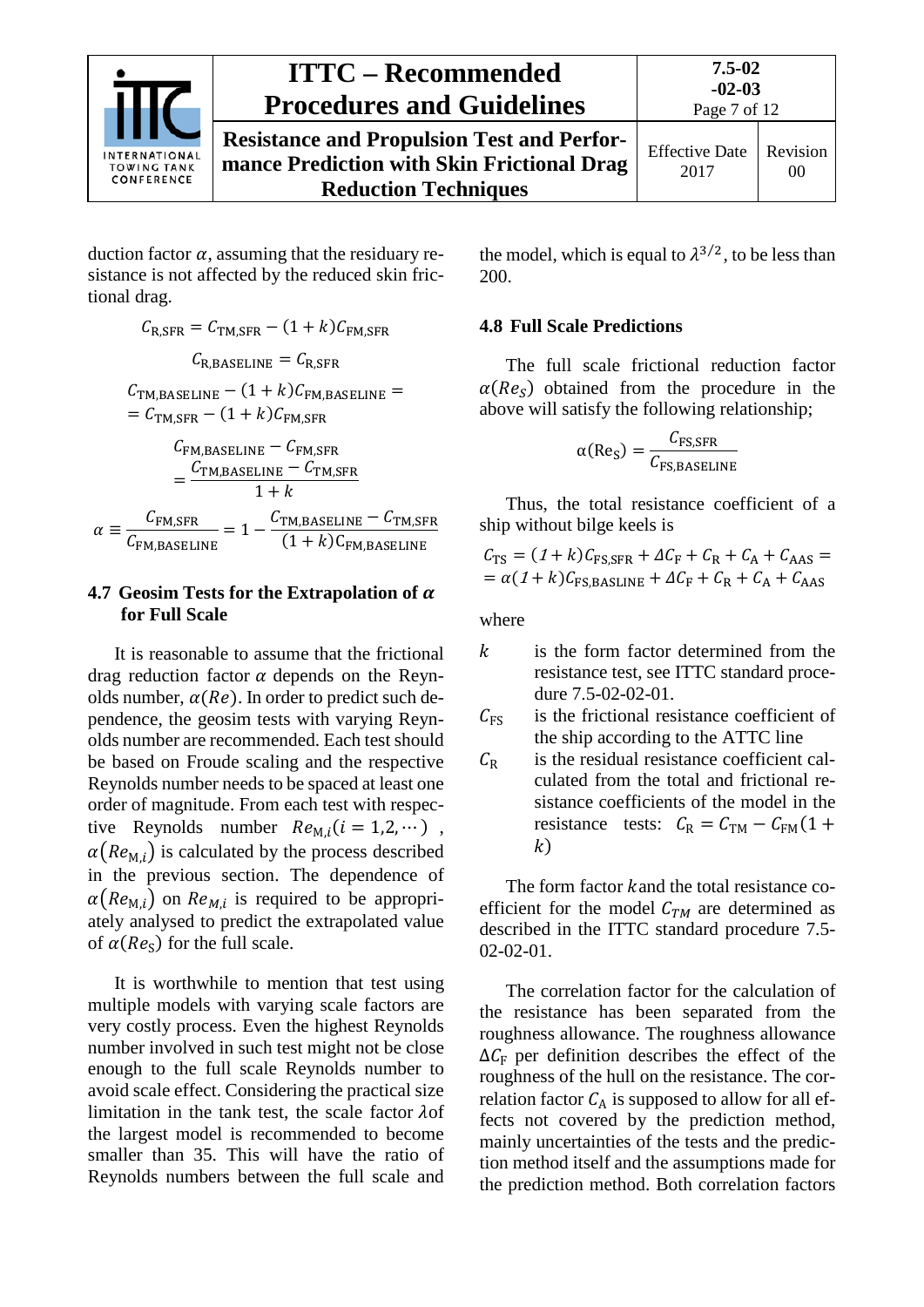

**Resistance and Propulsion Test and Performance Prediction with Skin Frictional Drag Reduction Techniques**

are determined as described in the ITTC standard procedure 7.5-02-02-01.

 $-\Delta C_F$  is the roughness allowance:

$$
\Delta C_{\rm F} = 0.044 \left[ \left( \frac{k_{\rm S}}{L_{\rm WL}} \right)^{\frac{1}{3}} - 10 \text{Re}^{-\frac{1}{3}} \right] + 0.000125,
$$

where  $k<sub>S</sub>$  indicates the roughness of hull surface. When there is no measured data, the standard value of  $k_s$ =150×10<sup>-6</sup> m can be used.

- $-C_A$  is the correlation allowance.  $C_A$  is determined from comparison of model and full scale trial results. When using the roughness allowance as above, the 19<sup>th</sup> ITTC recommended using  $C_A = (5.68 0.6 \log Re$ ) ×  $10^{-3}$ .
- $-C_{\text{AAS}}$  is the air resistance coefficient in full scale  $C_{\text{AAS}} = C_{DA} \frac{\rho_{\text{A}} A_{\text{VS}}}{\rho_{\text{S}} S_{\text{S}}}$  $\frac{\rho_A A_{VS}}{\rho_S S_S}$ , where,  $A_{VS}$  is the projected area of the ship above the water line to the transverse plane,  $S_S$  is the wetted surface area of the ship,  $\rho_A$  is the air density, and  $C_{DA}$  is the air drag coefficient of the ship above the water line.  $C_{DA}$  can be determined by wind tunnel model tests or calculations. Values of  $C_{DA}$  are typically in the range 0.5-1.0, where 0.8 can be used as a default value.

If the ship is fitted with bilge keels of modest size, the total resistance is estimated as follows:

$$
C_{\text{TS}} = \alpha (1 + k) C_{\text{FS,BASLINE}} + \frac{S_{\text{S}} + S_{\text{BK}}}{S_{\text{S}}} [\Delta C_{\text{F}} + C_{\text{A}}] +
$$
  
+ $C_{\text{R}} + C_{\text{AAS}}$ 

where  $S_{BK}$  is the wetted surface area of the bilge keels.

### <span id="page-7-0"></span>**5. DESCRIPTION OF PROCEDURE: SKIN FRICTIONAL RESISTANCE**

### **MEASUREMENT FOR HOMOGENE-OUS TECHNIQUES**

Whilst the comparative resistance ship model test are conducted for the inhomogeneous techniques as in Section 4, those model tests are replaced with a canonical flow tests to directly quantify the skin frictional drag for both "SFR" and "BASELINE" conditions. As far as the coating is concerned, the "BASELINE" test refer to the measurement of skin frictional drag with the baseline coating. There could be two subcategory of canonical flow test; the first one is a global one to measure the skin frictional drag of a towed flat plate, leading to the skin frictional drag coefficient  $C_F = \frac{R_F}{\frac{1}{2}\rho SV^2}$ . Schultz  $(2004)$  is a notable example of towed flat plate measurement. The second one is local measurement of wall shear stress using floating-element skin friction balance in a turbulent boundary layer in a circulating water tunnel, which then leads to local skin friction coefficient  $C_f = \frac{\tau_w}{\frac{1}{2}\rho V^2}$ 2 .

### <span id="page-7-1"></span>**5.1 Test Procedure**

Unlike the ship model tests described in section 4, there is no currently available ITTC recommended procedures and guidelines for the canonical flow tests. Care should be undertaken to identify all the possible errors in the particular test conducted. Usually comparison of the tests result for smooth surface with the following correlation is helpful in quantifying such measurement errors;

For global measurement,

$$
\frac{\partial 242}{\sqrt{C_{\rm F}}} = \log_{10}(Re_{\rm L}C_{\rm F})
$$

where  $Re<sub>L</sub>$  is based on the length of flat plate,  $L$ . For local measurement,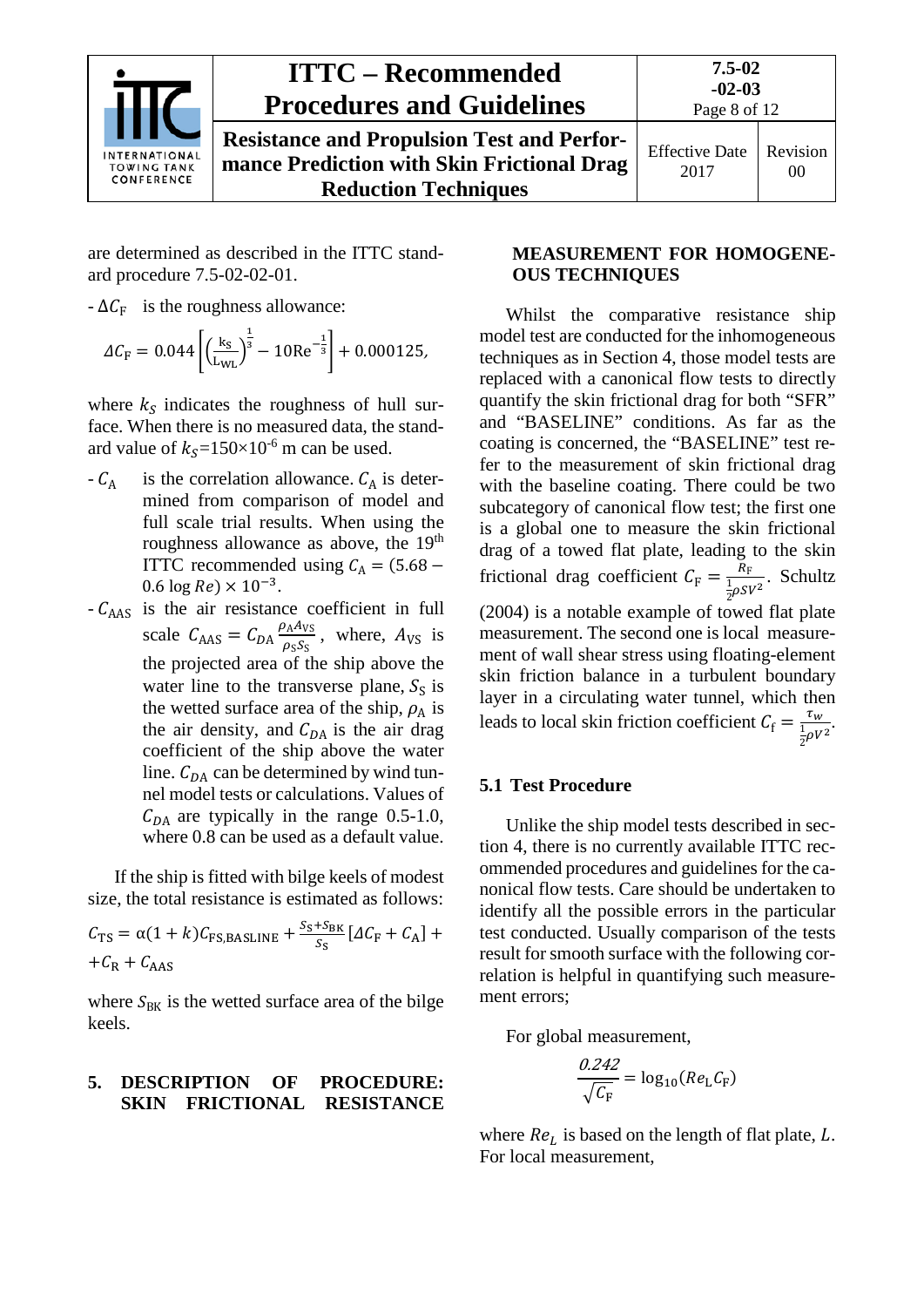

**Resistance and Propulsion Test and Performance Prediction with Skin Frictional Drag Reduction Techniques**

$$
\frac{1}{\sqrt{C_{\text{FL}}}} = 4.15 \ln(Re_{\text{x}} C_{\text{FL}}) + 1.7
$$

where  $Re<sub>x</sub>$  is defined by the local streamwise coordinate  $x$  of the measurement location in the boundary layer.

### <span id="page-8-0"></span>**5.2 Data Reduction**

Once either  $C_F$  or  $C_f$  is measured for both "SFR" condition and "BASELINE" condition, the frictional drag reduction factor  $\alpha$  is then given as follows;

For global measurement,

$$
\alpha \equiv \frac{C_{\text{F,SFR}}}{C_{\text{F,BASELINE}}}
$$

For local measurement,

$$
\alpha \equiv \frac{C_{\text{FL,SFR}}}{C_{\text{FL,BASELINE}}}
$$

#### <span id="page-8-1"></span>**5.3 Extrapolation of**  $\alpha$  **for Full Scale**

Here, the Granville's similarity law scaling procedure described in Schultz (2007) is adopted. Originally, this method is devised to extrapolate the effect of coating roughness to full scale resistance performance. Granville (1987) describes how to quantify the roughness function  $\Delta U^+$  for either global measurement or local measurement. For rough surface,  $\Delta U^+$  represent a downward shift of log-law velocity profile, which is associated with the momentum deficit due to roughness.

Following the Granville's frictional drag characterization methods, the roughness function for "SFR" condition can be calculated as follows;

For global measurement,



For local measurement,



 $(\Delta U^+)_{RASELINE}$  can be calculated similarly.

Granville's similarity law scaling procedure is illustrated graphically in Figure 1 The procedure consists of first plotting the frictional resistance coefficient of a smooth plate  $\frac{0.242}{\sqrt{2}}$  $\sqrt{c_F}$  =  $log_{10}(Re<sub>L</sub>C<sub>F</sub>)$  as a function of  $log_{10}(Re<sub>L</sub>)$ . The frictional resistance coefficient for the rough plate laboratory measurement is then plotted on the graph of  $C_F$  versus  $log_{10}(Re_L)$ . This point coincides with the intersection of two curves. The first curve is the smooth friction line displaced horizontally by  $\kappa \Delta U^+$ / ln 10. The second curve is the line of constant  $L_{\text{plate}}^+ = L_{\text{plate}} U_\tau / \nu$  which satisfies the following equation;

$$
Re_{\rm L} = \frac{L_{\rm plate}^+}{\sqrt{\frac{C_{\rm F}}{2}} \left(1 - \frac{1}{\kappa} \sqrt{\frac{C_{\rm F}}{2}}\right)}
$$

For full scale  $C_{FS}$  determination, the line of constant  $L_{\text{plate}}^{+}$  is shifted by  $\log(L_{\text{s}}/L_{\text{plate}})$ . The intersection of this line and the first shifted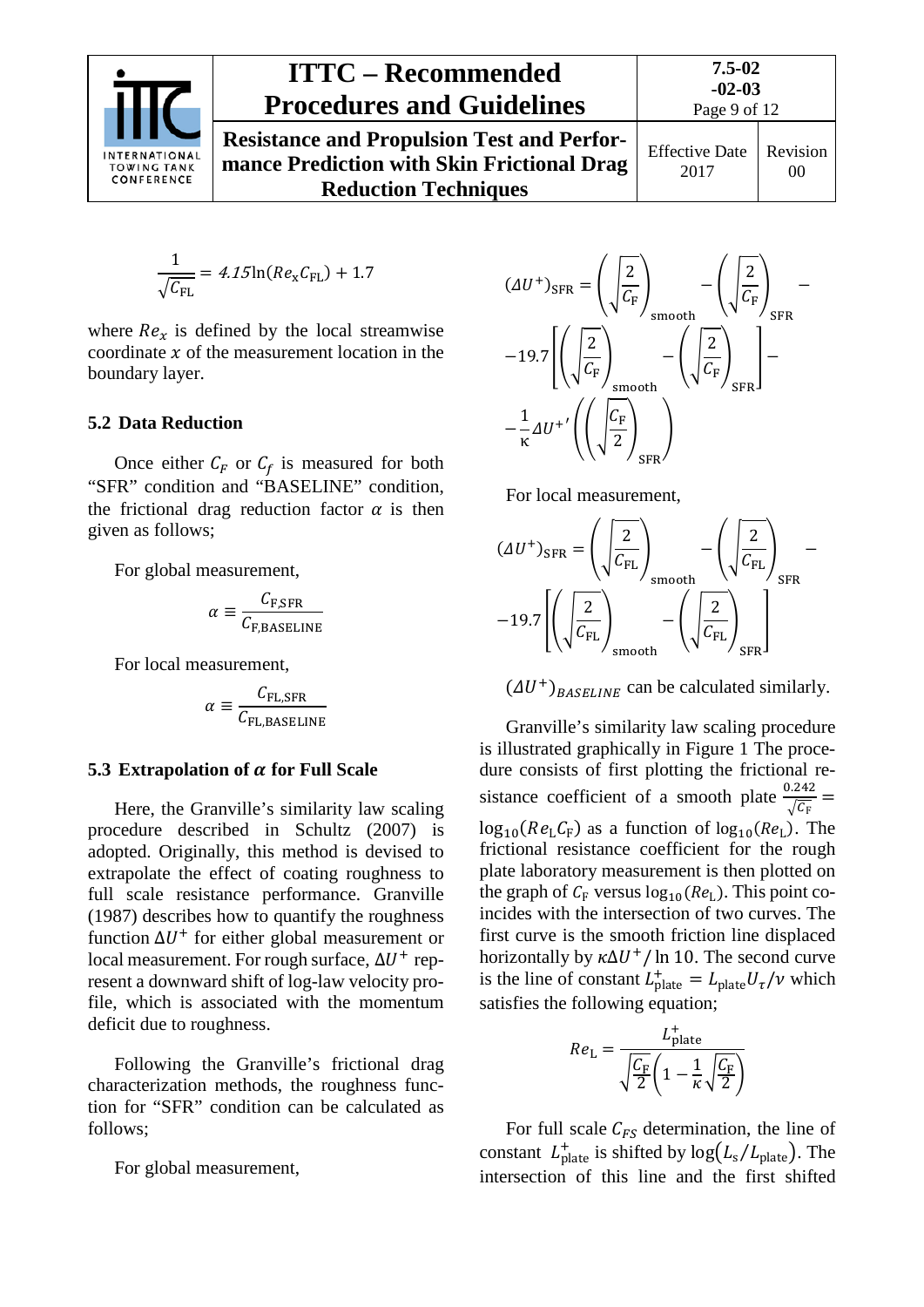

curve then identifies  $C_{FS}$ . This process can be performed for both "SFR" condition and "BASELINE" condition to give  $C_{\text{FS,SFR}}$  and  $C_{\text{FS.BASELINE}}$ . Finally, The full scale frictional drag reduction factor  $\alpha(Re<sub>S</sub>)$  is given by the following relationship;



Fig. 1 Graphical representation of Granville's similarity law scaling

#### <span id="page-9-0"></span>**5.4 Full Scale Predictions**

The total resistance coefficient of a ship without bilge keels is

$$
C_{\text{TS}} = (1 + k)C_{\text{FS,SFR}} + C_{\text{R}} + C_{\text{A}} + C_{\text{AAS}} =
$$

$$
= \alpha (1 + k)C_{\text{FS,BASLINE}} + C_{\text{R}} + C_{\text{A}} + C_{\text{AAS}}
$$

If the ship is fitted with bilge keels of modest size, the total resistance is estimated as follows:

$$
C_{\text{TS}} = \frac{S_{\text{S}} + S_{\text{BK}}}{S_{\text{S}}} \left[ \alpha (1 + k) C_{\text{FS,BASLINE}} + C_{\text{A}} \right] +
$$
  
+  $C_{\text{R}} + C_{\text{AAS}}$ 

where  $S_{BK}$  is the wetted surface area of the bilge keels.

These equations are similar to those in Section 4.8 except that the roughness allowance.  $\Delta C_F$  is omitted. This is because the model-ship roughness allowance has been already accounted in predicting  $C_{\text{FSSFR}}$  and  $C_{\text{FSSBASELINE}}$  in Section 5.3.

### <span id="page-9-1"></span>**6. DESCRIPTION OF PROCEDURE: SELF-PROPULSION TEST FOR INHO-MOGENEOUS TECHNIQUES**

Similarly, as the comparative resistance tests described in Section 4, comparative self-propulsion tests can be conducted to investigate the effect of skin frictional drag reduction technique on the propulsion performance. Since some parts of the existing propulsion test procedure and performance prediction such as the skin friction correction force can be affected by the reduced skin friction, appropriate amendment to the existing guidelines seems to be necessary. This is the background of the present section.

#### <span id="page-9-3"></span><span id="page-9-2"></span>**6.1 Model and Installation**

#### <span id="page-9-4"></span>6.1.1 Models

#### 6.1.1.1 Hull Model

The model hull should be manufactured according to the Standard Procedure 7.5-01-01-01, Ship Models. The condition of the hull model prepared for self-propulsion tests should be the same as its condition for the resistance test.

#### <span id="page-9-5"></span>6.1.1.2 Propeller/Propulsion Unit Model

This should comply with the Section 3.1.1.2 of the ITTC Recommended Procedure 7.5-02- 03-01.1, Propulsion/Bollard Pull Test.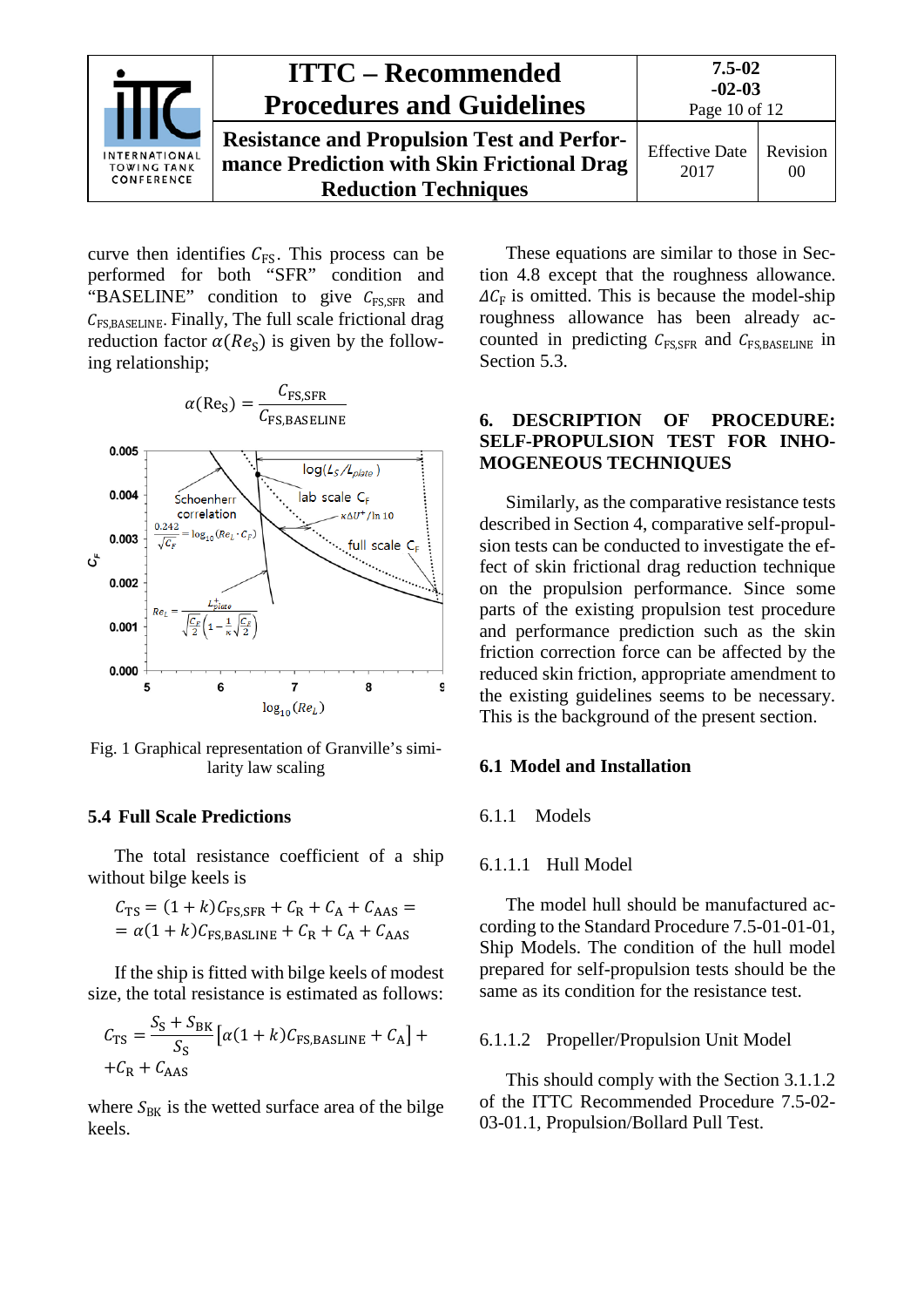

Effective Date 2017 Revision 00

## <span id="page-10-0"></span>6.1.2 Installation

This should comply with the Section 3.1.2 of the ITTC Recommended Procedure 7.5-02-03- 01.1, Propulsion/Bollard Pull Test.

## <span id="page-10-1"></span>**6.2 Instrumentation**

This should comply with the Section 3.2 of the ITTC Recommended Procedure 7.5-02-03- 01.1, Propulsion/Bollard Pull Test.

### <span id="page-10-2"></span>**6.3 Calibration**

This should comply with the Section 3.3 of the ITTC Recommended Procedure 7.5-02-03- 01.1, Propulsion/Bollard Pull Test.

### <span id="page-10-4"></span><span id="page-10-3"></span>**6.4 Test Procedure and Data Acquisition**

### 6.4.1 Methods

This should comply with the Section 3.4.1 and the Section 3.4.2 of the ITTC Recommended Procedure 7.5-02-03-01.1, Propulsion/Bollard Pull Test.

<span id="page-10-5"></span>6.4.2 Skin Friction Correction Force

The skin friction correction force  $(F<sub>D</sub>)$ , applied as an external tow force, is to achieve the theoretically correct propeller loads during the self-propulsion test. It takes into account the difference in skin friction coefficients between the model and the full scale ship. General terms should be consistent with those described in the Section 3.4.3 of the ITTC Recommended Procedure 7.5-02-03-01.1, Propulsion/Bollard Pull Test.

For the "BASELINE" self-propulsion test, the skin friction correction force is given as:

 $F_{\text{D,BASELINE}} = \frac{1}{2} \rho_{\text{M}} S_{\text{M}} V_{\text{M}}^2$  $\{(1 + k)(\mathcal{C}_{\text{FM,BASELINE}} - \mathcal{C}_{\text{FS,BASELINE}}) - \Delta C_{\text{F}}\}$ 

For the "SFR" self-propulsion test, the skin friction correction force is given as:

$$
F_{\text{D,SFR}} = \frac{1}{2} \rho_{\text{M}} S_{\text{M}} V_{\text{M}}^2
$$

$$
\{(1 + k)(C_{\text{FM,SFR}} - C_{\text{FS,SFR}}) - \Delta C_F\}
$$

### <span id="page-10-6"></span>**6.5 Data Reduction and Analysis**

This should comply with the Section 3.5 of the ITTC Recommended Procedure 7.5-02-03- 01.1, Propulsion/Bollard Pull Test.

The required values of t,  $w_T$ ,  $\eta_R$  and  $\eta_H$  are calculated according to the data reduction equations defined in the Section 2.1 of the ITTC Recommended Procedure 7.5-02-03-01.1, Propulsion/Bollard Pull Test. For "BASELINE" and "SFR" self-propulsion test, those values should be calculated using data measured in the respective test.

## <span id="page-10-8"></span><span id="page-10-7"></span>**6.6 Full Scale Predictions**

### 6.6.1 Scale Effect Corrections for Propeller Characteristics

This should comply with the Section 2.4.2 of the ITTC Recommended Procedure 7.5-02-03- 01.4, 1978 ITTC Performance Prediction Method.

<span id="page-10-9"></span>6.6.2 Full Scale Wake and Operating Condition of Propeller

General terms should be consistent with those described in the Section 2.4.3 of the ITTC Recommended Procedure 7.5-02-03-01.4, 1978 ITTC Performance Prediction Method.